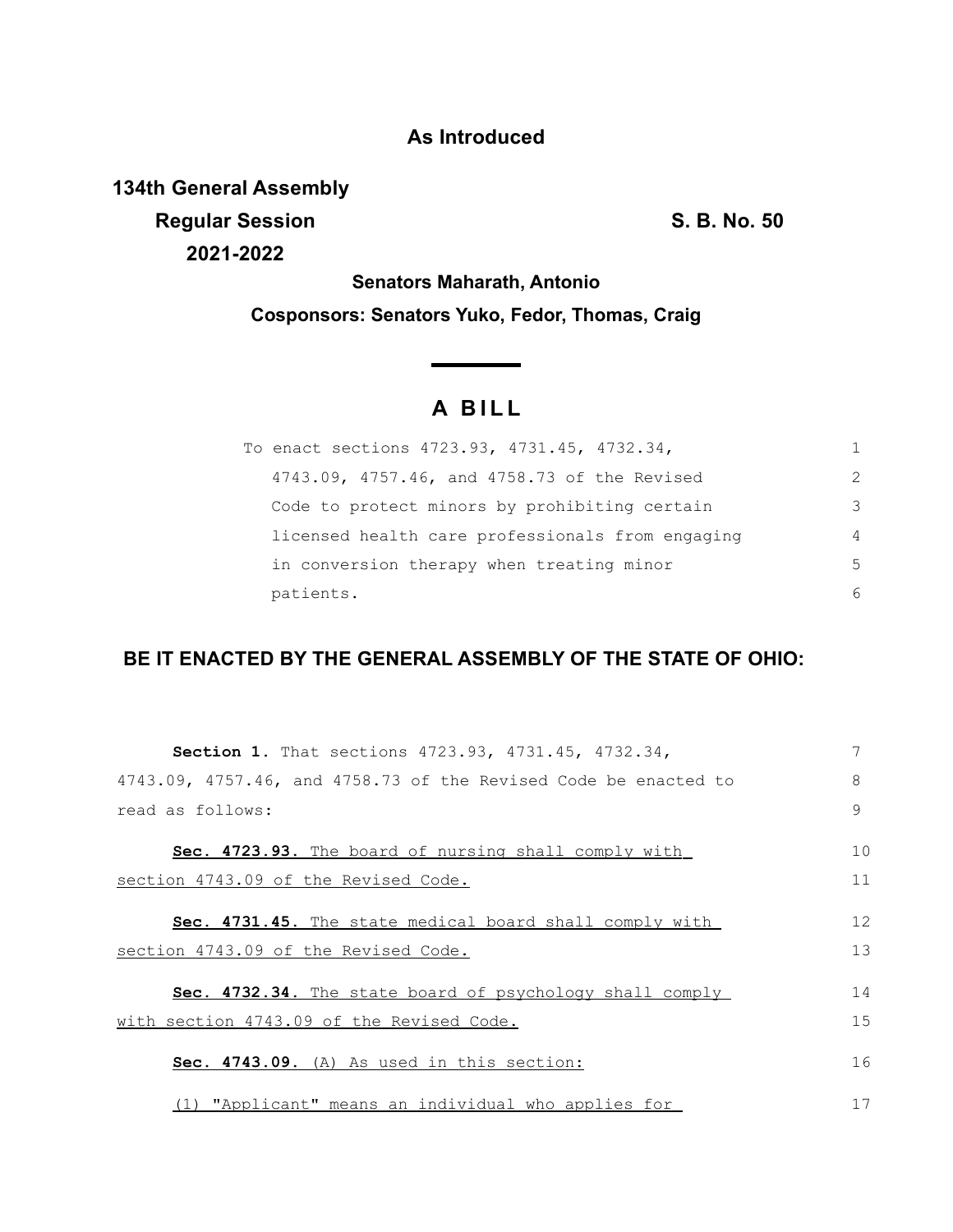| licensure or registration, as applicable, to practice as a       | 18 |
|------------------------------------------------------------------|----|
| health care professional.                                        |    |
|                                                                  | 19 |
| (2) "Conversion therapy" means the practice of seeking to        | 20 |
| change a person's sexual orientation or gender identity,         | 21 |
| including efforts to change behaviors or gender expressions or   | 22 |
| to reduce or eliminate sexual or romantic attractions or         | 23 |
| feelings toward a person of the same gender.                     | 24 |
| (3) "Health care professional" means any of the following:       | 25 |
| (a) An advanced practice registered nurse licensed under         | 26 |
| Chapter 4723. of the Revised Code who is designated as a         | 27 |
| clinical nurse specialist;                                       | 28 |
| (b) A physician authorized to practice medicine and              | 29 |
| surgery or osteopathic medicine and surgery under Chapter 4731.  | 30 |
| of the Revised Code;                                             |    |
| (c) A psychologist licensed under Chapter 4732. of the           | 32 |
| Revised Code;                                                    |    |
| (d) A licensed professional clinical counselor or licensed       | 34 |
| professional counselor licensed under Chapter 4757. of the       | 35 |
| Revised Code;                                                    | 36 |
| (e) An independent social worker, social worker, or social       | 37 |
| work assistant licensed or registered under Chapter 4757. of the | 38 |
|                                                                  |    |
| Revised Code;                                                    | 39 |
| (f) An independent marriage and family therapist or              | 40 |
| marriage and family therapist licensed under Chapter 4757. of    |    |
| the Revised Code;                                                | 42 |
| (q) An independent chemical dependency counselor-clinical        | 43 |
| supervisor, independent chemical dependency counselor, chemical  | 44 |
| dependency counselor III, or chemical dependency counselor II,   | 45 |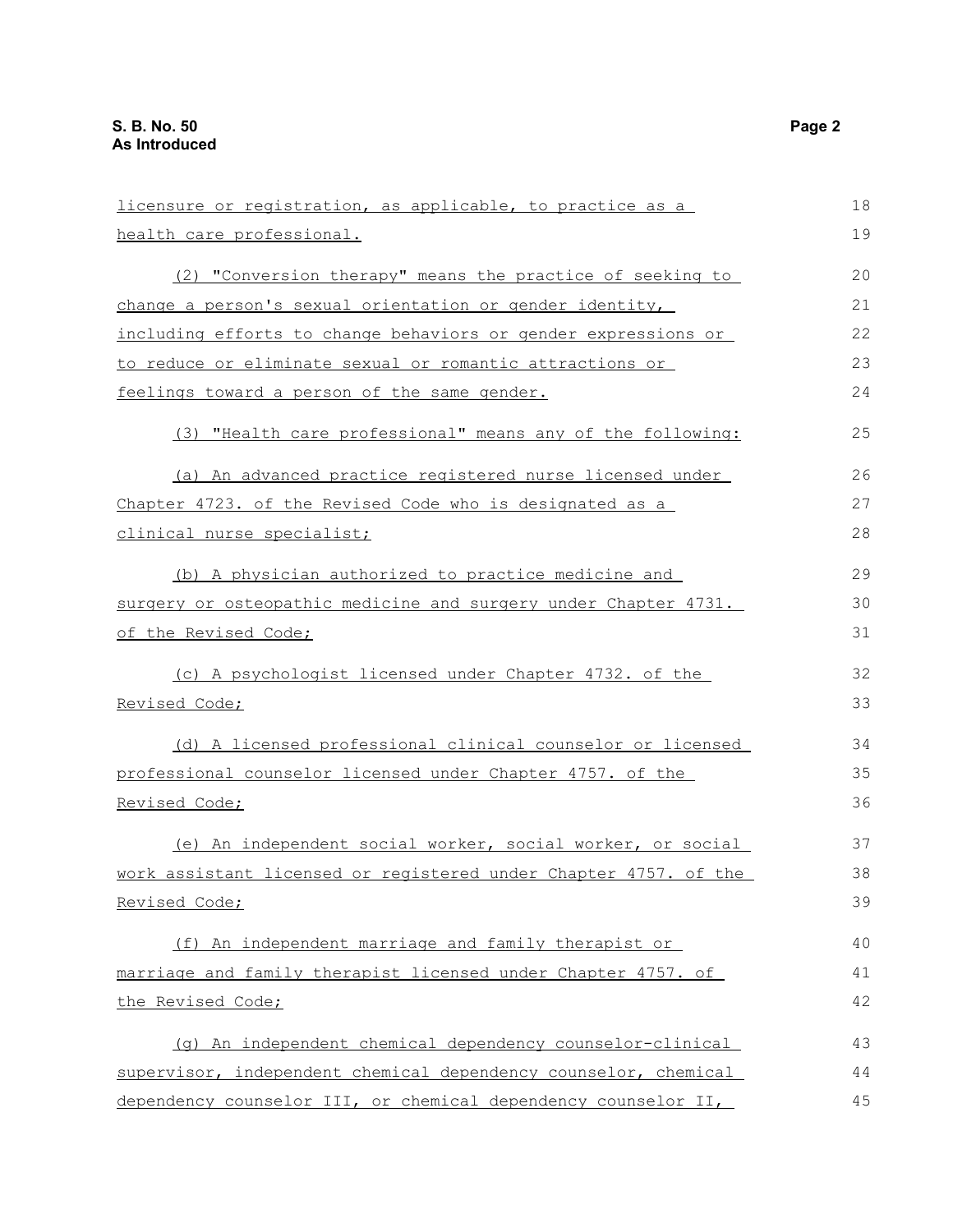| licensed under Chapter 4758. of the Revised Code, or a chemical  | 46 |
|------------------------------------------------------------------|----|
| dependency counselor assistant, prevention consultant,           | 47 |
| prevention specialist I, prevention specialist assistant, or     | 48 |
| registered applicant, certified under that chapter.              | 49 |
| (4) "Minor" means an individual who is under eighteen            | 50 |
| years of age.                                                    | 51 |
| (5) "State licensing board" means the board of nursing;          | 52 |
| the state medical board; the state board of psychology; the      | 53 |
| counselor, social worker, and marriage and family therapist      | 54 |
| board; or the chemical dependency professionals board.           | 55 |
| (B) An applicant or health care professional shall not           | 56 |
| engage in conversion therapy when providing mental health        | 57 |
| treatment to a minor patient.                                    | 58 |
| (C) Division (B) of this section does not prohibit any of        | 59 |
| the following that does not seek to change an individual's       | 60 |
| sexual orientation or gender identity:                           | 61 |
| (1) Assisting a patient who seeks to transition, is in the       | 62 |
| process of transitioning, or has transitioned from one gender to | 63 |
| another;                                                         | 64 |
| (2) Providing a patient with acceptance, support, and            | 65 |
| understanding or facilitating a patient's coping, social         | 66 |
| support, or identity exploration and development;                | 67 |
| (3) Providing a patient with sexual orientation-neutral          | 68 |
| interventions to prevent or address unlawful conduct or unsafe   | 69 |
| sexual practices.                                                | 70 |
| (D) A state licensing board shall impose one or more of          | 71 |
| the following sanctions on an applicant or health care           | 72 |
| professional for a failure to comply with this section: suspend, | 73 |